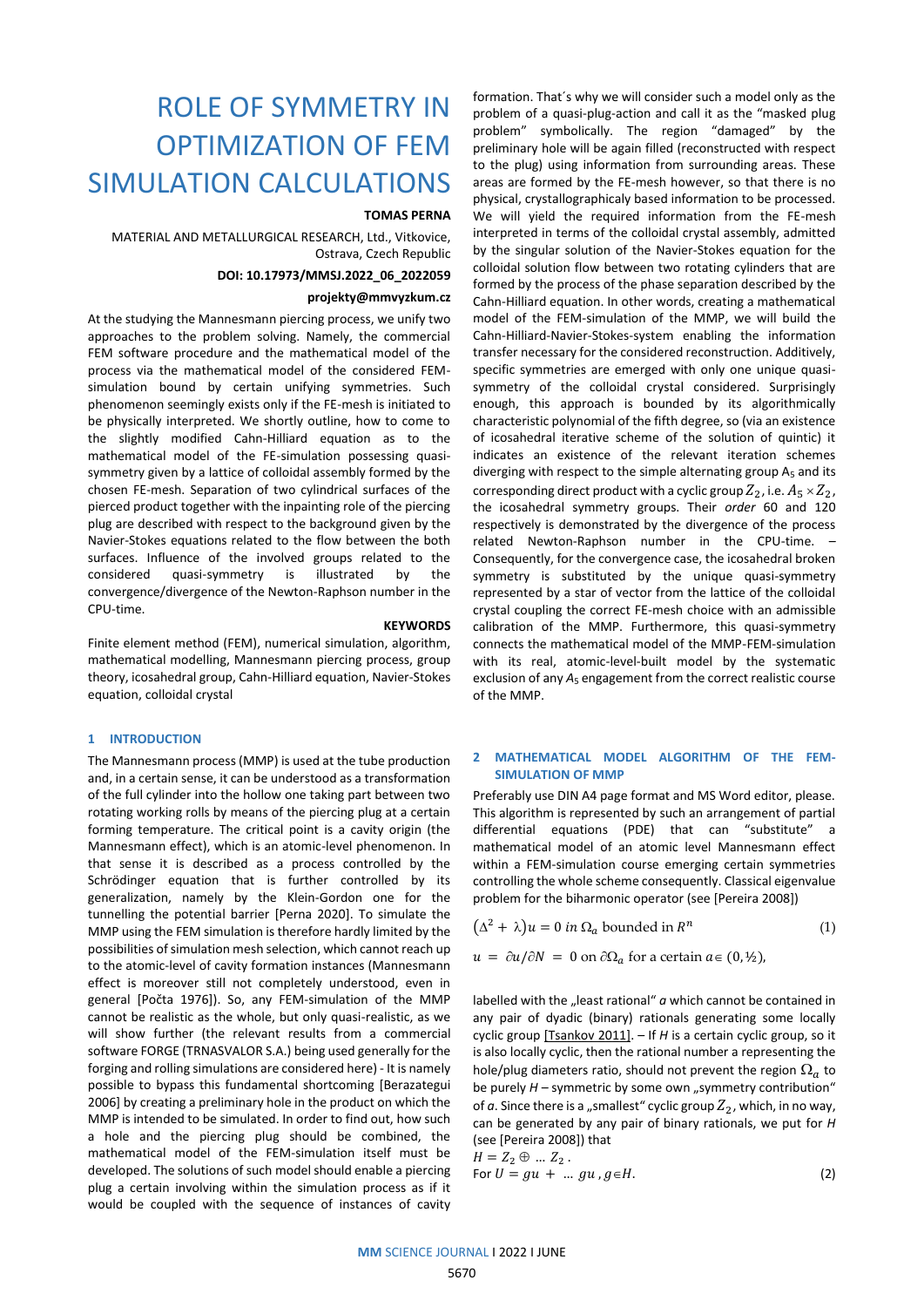Now, incorporating *U* within mathematical models in [Perna 2020] with respect to *H*, we consider more generally a concept of binarity, if it can be assumed that  $\lambda$  also satisfies the Cahn-Hilliard equation [Burger 2009] (modelling generally the phase separation in binary compositions) as

$$
\partial_t U = -\Delta(\nabla \bullet (\nabla U/|\nabla U|)) + \lambda(u-U) \text{ in } \partial\Omega_a \times (0,T),
$$
  

$$
t \in (0,T) \subset R.
$$
 (3)

Further, using an operator  $\partial_j$  from the affine connection  $V_{\partial_j}$ instead of the divergence operator  $\nabla \bullet$  in (3), we obtain

$$
\partial_t U = -k_j \Delta \left( \partial_j \left( \frac{\nabla U}{|\nabla U|} \right) \right) \text{ in } R^3 \times R \tag{4}
$$

with a "hidden incorporation "of  $\lambda$  through an extension of the relation (3) as it should look like in  $R^3 \times R$ . In this way, we achieve a state with the "masked plug" incorporated in the process of FEM-simulation of the MMP. The last form of the Cahn-Hilliard equation takes the internal and external surfaces of the "computationally pierced product" as a binary composition with respect to additionally emerged quantity  $k_j$  that could be interpreted as a characteristic vector from a colloidal lattice, analogously like in [Tateno 2019]. It serves here as a symbol of the configuration of the perturbation mode leading to cavity formation that starts the phase separation process. This configuration (the "star of the vector  $k_i$  "[Litzman 1982]) can be found via the singular set of the Navier-Stokes equations solved for a colloidal solution Taylor-Couette flow [Larignon 2009] by means of the system TP-Complex [Perna 1995]. The network of the colloidal crystal grain boundaries is obtained as the simplest reinterpretation of the FE-mesh in the physical reality.

### **3 RESULTS**

We call the solution *U* of (4) as the fiber of union of disjoint stars  $S_{\alpha}(k_j)$  of the vector  $k_j$  for  $\alpha = 1, 2, ..., M$ , where M is a number of instances of perturbation modes representing moments of cavity origins. (Despite a certain apparent similarity with central series of the so-called nilpotent groups, it must not be confused with it.)

$$
\partial(R^n \times S^1) := S^n \tag{5}
$$

as the *n*-sphere (with a measure *z*) equipped with a nonconvex cover U. This cover represents a space, where the pierced product is formed at a certain value of  $n \neq N$  given in our algorithm by the skew polynomial

$$
P_N(z) = \cos(N \, \text{asin}(z)). \tag{6}
$$

Then, for a function  $V = P_N(z)$ , we solve the differential equation

$$
\partial_j \partial_j V = 0 \text{ in } R^3 \times R \tag{7}
$$

where V takes a form of a vortex on U, finding

$$
N = \underset{8}{\text{atan } \left[ \left( z \left( s - 1 \right) \left( 1 - z^2 \right) \right)^{\frac{3}{2}} \right) / \left( z^4 \left( 2b - s + 1 \right) + z^2 \left( 3(s - 1) - 4b \right) + 2(b - s + 1) \right) \frac{1}{\text{asin}(z)}}
$$
\n
$$
N = \underset{8}{\text{span}(z)} \frac{1}{2} \left( \frac{1}{2} \right)
$$

as a degree of correspondingly relevant groups, when Im(z)≠0 and  $Re(z) = \frac{1}{2}$ .

So, besides a problem-calibration coupling parameter *b*, we also obtain a torsion of the group H with  $s \in$  Tor H and can put

$$
Ln U = z4(2b - s + 1) + z2(3(s-1) - 4b) + 2(b - s + 1)
$$
\n(9)

for the Ansatz in the problem (4). Together with the "masked plug", the group H be-comes trivial by an introducing

$$
f(v(s)) = f_a(v), f_a: H \to 0
$$
\n(10)

there. Thus, having an internal and external surfaces of the "computationally pierced" semi-product separated (as a picture of the phase separation without torsion). In this way, s is not in Tor H,if the trivial group 0 starts to act in (10).Roughly speaking, having no crystallography within the binary separated phases assembly, we need something that is "systematically physically trivial". Here we assume that the real meaning of the trivial group 0 can be found, if the equation (4) is considered as being solved with respect to a shear viscosity  $v$  in a "trivially crystallographic" colloidal crystal assembly (as a solid), which is quasi-provided with "finite elements-grain boundaries ".. We yield namely

$$
U = exp [(3v-4)/(\chi(v-2)) - (3v-4)/(\chi^2(v-2)) - 2/(3(3v-4)) - 2/3]
$$
\n(11)

with

$$
f_a = exp [v/(\chi(v-2)) - 4/(3(3v-4)) - 1/3], \qquad (12)
$$

where  $\gamma$  is the so-called Euler characteristic [Mever 2005] and the constant 1/3 is emerged as the value of *a* used for the given FEM-simulation of the MM-process. The extension (4) of the problem formulation (3) can, under a certain value of the coupling parameter (constant *b*) and the FE-mesh choice, start the divergence in the simulation process itself, when  $\chi \rightarrow 2$  if  $t\rightarrow\infty$ . Consequently, the corresponding substitutions in (11) and (12) imply

$$
U \to Aut(G) \Leftrightarrow exp [(5v - 4)/(6(3v - 4)(v - 2)) + 5/(6(3v - 4)(v - 2)) + 5/(13))
$$

$$
f_a \to Inn(G) \Leftrightarrow exp [(5v-4)/(3(3v-4)(v-2)) + 5/30]
$$

(14)

with the quotient

$$
Aut(G)/Inn(G) := Out(G) = (Aut(G))^{-1},
$$
\n(15)

which is the outer automorphism group of the group *G*. The ratio 5/60 induces that  $G = A_5$ , the finite simple group of degree 5 and order 60. As we know, this group has only two normal subgroups, the trivial group and itself. So, the directly connected logical meaning of the trivial group 0 in (10) can be more specially seen in an existence of the trivial center  $Z(A_5)$ , or in the fact that the group  $A_5$  is centerless respectively. Then, in this extreme interpretation,  $Out(G)$  results in a form of  $(Aut(G))^{-1}$ as being dual to  $Z(A_5)$  at the case of divergence of the FEMsimulation process. It is one of the exception from the rule [Wikipedia 2021].

$$
N \ge 3, N \ne 6 : Out(A_N) = C_2 \text{ (see also the case: } z = Re(z) = \frac{1}{2} in (8)). \tag{16}
$$

Here  $C_2$  is the cyclic group of the order 2. So, we consequently proceed to an existence of the cyclic group  $Z_2$  in the direct product

$$
I_h = A_5 \times Z_2 \tag{17}
$$

where  $I_h$  is the full icosahedral group of the order 120. It is a group of symmetry of the regular icosahedron or dodecahedron respectively.

Now, retrospectively, which role does icosahedral symmetry play within the solution (*U*,  $f_a$ ) of the problem (4)? – An answer

**MM** SCIENCE JOURNAL I 2022 I JUNE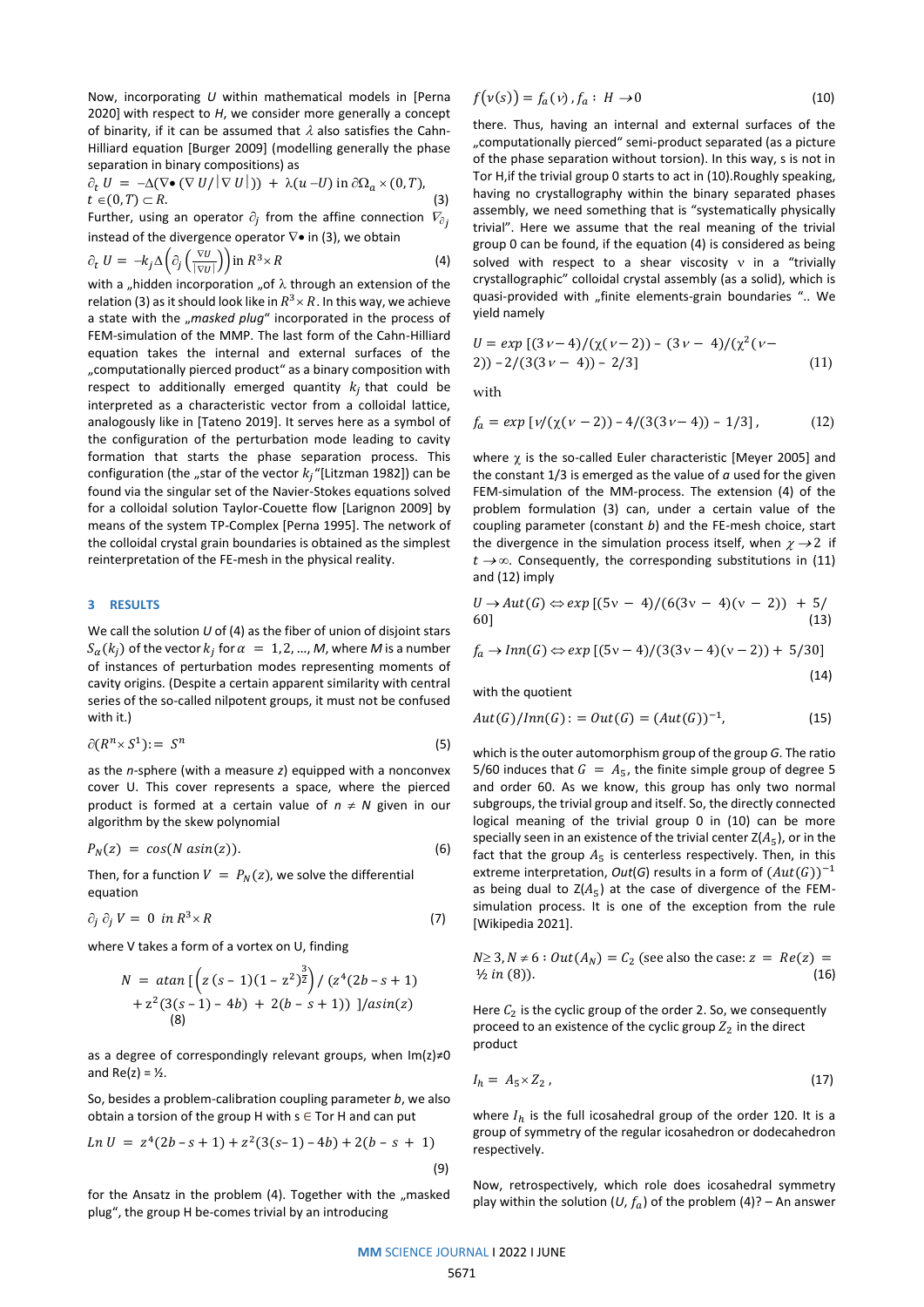lies in the fact that, solving this problem, we must respect an emergency of existence condition

$$
T = F_{\phi}(f_a, P(\chi)) \tag{18}
$$

with  $\phi$  as the perturbation mode coupled with the cavity formation and the polynomial  $P(\chi)$ . We assume with respect to (17) that, since this polynomial is *quintic* having a form

$$
P(\chi) = 3\chi^{5}(\nu - 2)^{2}(5\nu - 8) - 12\chi^{4}(\nu - 2)^{2}
$$
  
+  $\chi^{3}(2 - \nu)(223\nu^{2} - 672\nu + 496)$   
+  $2\chi^{2}(\nu - 2)(3\nu - 4)(21\nu - 20)$   
+  $4\chi(3\nu - 4)^{2}(9\nu - 16) - 8(3\nu - 4)^{3}$ 

(19)

it is not solvable by means of any icosahedral iterative scheme [Doyle 1989]. – It holds namely that according to [Doyle 1989] the generally convergent purely iterative algorithm assigns to its input data *v* a rational map  $T_v(z)$ , such that  $T_v^n(z)$  converges for almost all *v* and *z* (the limit point is the output of the algorithm). In our case  $v$  are  $\chi$  for uncertain  $v$  which does not satisfy the rigidity condition necessary for the convergence of the algorithm. This "lack of rigidity" can be then nicely observed in the realistically simulated picture of a metal flow in the following Fig. 1. It seemingly represents a type of embedding problem in iteration theory, when the embeddability of the given mapping  $T_n(z)$  in real (metal) flows fails. We note that the attribute "icosahedral" is assigned not only by the relation (17) itself, but also by the known fact that no crystallographic group can be associated with the group  $A_5$  [Li 2016].

Consequently, only the star  $S_{\alpha}(k_i)$  related to the FE-mesh as formed physically by grain boundaries of colloidal crystal can represent some symmetry of the convergent model.



**Figure 1.**  $S_{\alpha}(k_j)$  – symmetrical FEM-simulation of the MMP for two different values of the calibration constant *b*: for an incomplete phase separation (left) and for a complete phase separation (right) as assigned by solutions of the model (4).

If we consider "some symmetry" of the mathematical model, we talk about an existence of some symmetry of the polynomial  $P(\chi)$  as well. Namely, as it immediately follows from (19), there is a set

$$
v \notin S_M := \{2, 8/5, 336/223 \pm 4\sqrt{143/223}, 4/3, 20/21, 16/9\}.
$$
\n(19a)

with no unifying value of the shear viscosity ν for *M*=7 which could be defined with respect to the group *G* as the union of seven proper subgroups (see also the Tomkinson´s theorem [Tomkinson 1997]). Thus, instead of *G* we have only a fiber (11) that unifies all seven instances of an occurrence of  $S_{\alpha}(k_i)$  with respect to (12) with the vector  $k_j$  from no crystallographic system in 3D. In other words, the whole "symmetry" of polynomial (19) consists in a "quotient"

$$
U/f_a \Leftrightarrow S_\alpha(k_j). \tag{20}
$$

Then, this incomplete and consequently instable "symmetry" can easily land at the divergences (13) and (14) which are covered by the broken icosahedral symmetry [Roshal 2014] and its iterative scheme. As it follows from the divergence courses shown in Fig. **2** (calibration coupling constant correct, mesh choice incorrect) and **3** (coupling constant incorrect, mesh correct) below, such scheme is represented by the order 60 and subsequently 120 (imaginary axes of a divergence oscillations) of the full isosahedral group reflected via the Newton-Raphson iterations number [Ouypornpraset 2016].



**Figure 2.** The divergence of icosahedral iterative scheme as emerged at MMP-FEM-simulation

Note. The peaks of the Newton-Raphson iterations number evolve from the order 60 of the group  $A_5$  up to the order 120 of the group  $A_5 \times Z_2$  during the CPU elapsed time. Let's remind that the whole FEM-simulation (by means of the commercial software FORGE) has the mathematical model (4). This model can be attracted to have the full icosahedral group of symmetry in a dependance of how the choice of the FE-mesh is realized here. Namely, the MMP-calibration coupling constant *b* was involved correctly, contrary to the FE-mesh density choice. Consequently, the vector  $k_j$  was neither from any crystallographic system, nor from the corresponding colloidal crystal lattice.



**Figure 3.** The divergence of icosahedral iterative scheme as emerged at MMP-FEM-simulation

Note. The peaks of the Newton-Raphson iterations number evolve only up to the order 120 (avoiding the order 60 to a large extent) of the group  $A_5 \times Z_2$  during the CPU elapsed time. So, the nature of this "evolution" differs from the previous one. The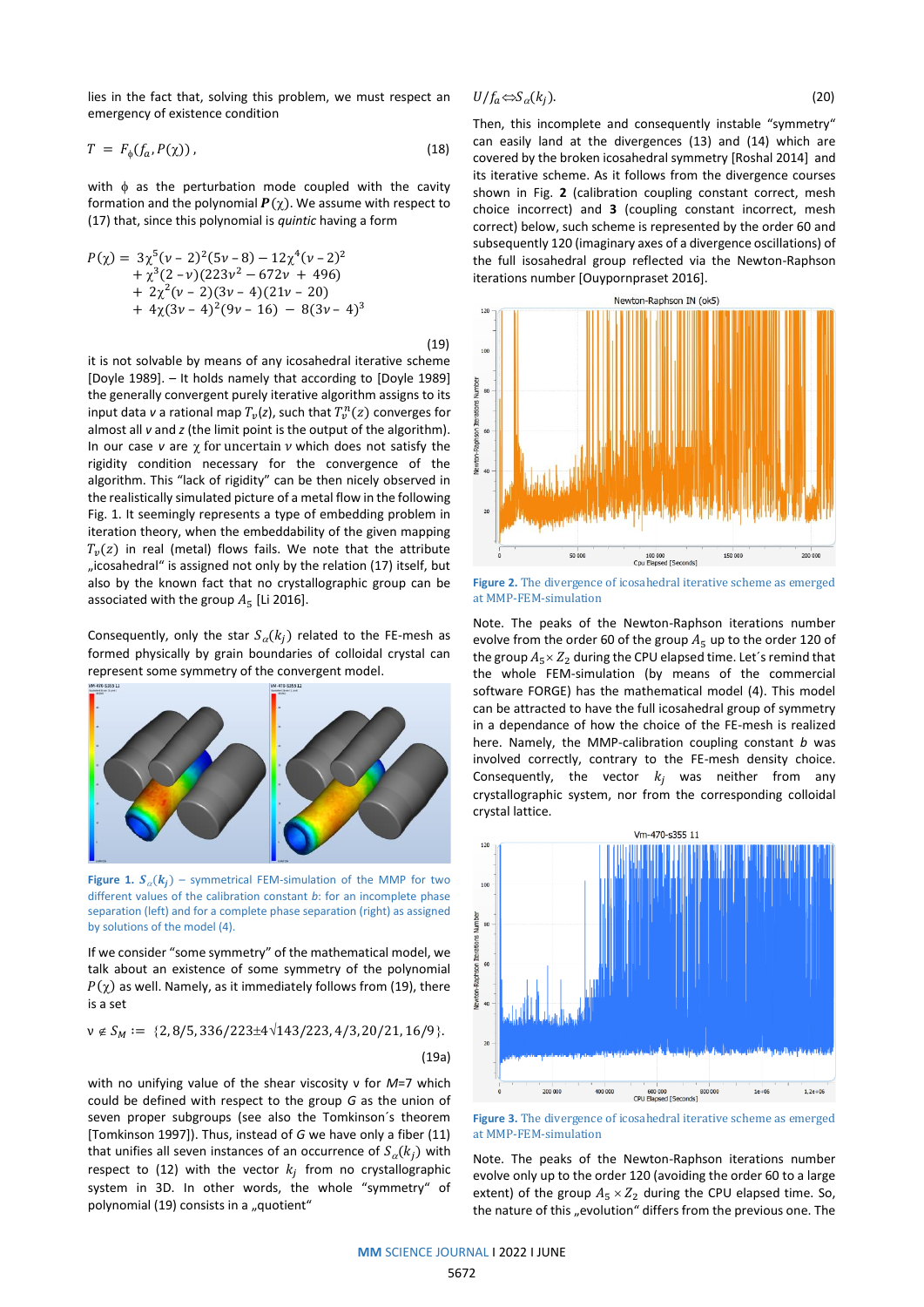reason is an incorrect involving of the calibration coupling constant *b* within the model. Due to the fact that the numerical value of the parameter *a* was inadmissibly contained in a pair of some dyadic rationals generating additively a locally cyclic group which (contrary to  $Z_2$ ) is avoided to stay in the direct product with  $A_5$ . Lattice symmetries resulting from the colloidal crystal are limited, but optimal at any vector  $k_j$  from a lattice coupled with the appropriate choice of the FE-mesh. If the density of the FE-mesh in the vicinity of the piercing plug is maximal, then also the stability of the "masked plug" problem  $(4)$  as the model of the FEM-simulation process becomes maximal. Such a case is namely most relevant with respect to the meaning of the Cahn-Hilliard equation, since the density of the FE-mesh in the vicinity of the piercing plug is separated from the rest of the FE-mesh density without separation of the "both" meshes. It is an unique case, when *the convergence of the*  $S_\alpha(k_j)$ -appropriate iterative *scheme* can exist, being most stable at some maximal difference between the both FE-mesh densities. Beyond, we can see this case in the Fig.4.



**Figure 4.** The convergence of the  $S_\alpha(k_j)$  –appropriate iterative scheme as emerged at MMP-FEM-simulation

Note. The most remarkable feature of this convergence is that its peaks lie prevailingly at the value of

$$
IN \cong 1/2 |A_5| = 30, \tag{21}
$$

where as  $|A_5|$  is denoted the order of the group  $A_5$ .

According to the so-called Lagrange theorem [Gyamfi 2021], the order of any subgroup of some considered group divides the order of the group by an integer called as the index of the subgroup in the group. So, the above figure shows that there is no subgroup of  $A_5$  and/or  $A_5 \times Z_2$  respectively with the index 2, that is really the case. This directly demonstrates the correctness of our whole approach to the given FEM-simulation process.

In the following paragraph we will shortly study, how to obtain the singular solutions to the Navier-Stokes equations (NSE) yielding the star  $S_{\alpha}(k_j)$  of the vector  $k_j$  , creating the Cahn-Hilliard-Navier-Stokes-system in the given context. (Another example of the Cahn-Hilliard-Navier-Stokes system as related to an appropriate FE-approximation scheme can be seen e.g. in [Kay 2008].)

#### *3.1 The Cahn-Hilliard-Navier-Stokes system based on a pair of singular solutions to NSE*

Considering the viscous flow of a colloidal solution between two rotating cylinders (Taylor-Couette system), we introduce a cylindrical surface  $\partial$ **U** (see U for (5)) between them separating mutually two phases in the colloidal crystal. - We expect that the Taylor vortex-flow gets, as the whole, into a certain state  $\psi(b, s)$ on  $\partial U$  that subsequently bifurcates into binary components  $\psi_1(k(x,t) \text{ s}, \xi)$  and  $\psi_2(k(x,t) \text{ s}, \xi)$  at the point *x*, at which it is supposed that the vector  $k_i$  can be found in a time  $t \in (0, T)$ . – We talk about the vector of a norm *k* from a colloidal crystal lattice with respect to the so-called volume viscosity (the second viscosity) corresponding with some singular value *q* of a coupling constant *b*. We assume that a fluid (colloidal solution) should be compressible in order to permit an emergence of a colloidal crystal. That´s why the Navier-Stokes equations should be taken in a form expressing the velocity vector  $w_i$  of the Taylor vortex-flow of *compressible* fluid (as given in e.g. [Hughes 1964]).

$$
\rho[\partial_t w_i + w_j \partial_j w_i] = -\partial_i P + F_i + \partial_j [\nu(\partial_j w_i + \partial_i w_j - 2 / \n3\delta_{ij} \partial_k w_k)] + \partial_i (\xi \partial_k w_k)
$$
\n(22)

$$
(\partial_j w_i + \partial_i w_j) = 0 \qquad \text{on} \qquad \partial U. \tag{23}
$$

The quantity  $P$  represents a required pressure,  $F_i$  a force density,  $\delta_{ij}$  is the Kronecker delta and a factor 2/3 coincides with (11). – Respecting non-commutative relations

$$
\psi_1 w_i \neq w_i \psi_1, \psi_2 w_j \neq w_j \psi_2 \text{ at } (\partial_j \psi_1 - \partial_i \psi_2) = 0 \text{ on } \partial U
$$
\n(24)

and using TP-Complex, we find that the both states cannot be any complex valued function, so that

$$
\Psi_1 = exp[s(2k^4q^3 + k^3q^2(2q(s-1) - s + 3) \n+ k^2q(1-s)(q(s-3) + 2) + k(1-s)(2q(s-1) + 1) \n- (s-1)^22)/(\xi q^2(kq - s + 1))]
$$
\n
$$
\Psi_2 = exp[k^3s(2q^3 + q^2(3 - s) \n- 2q(s-1))/(\xi q^2(q - s + 1) + (k^2s(s-1)(2q^3) \n+ q^2(3 - s) - 2q(s-1) - (s-1))/(\xi q^2(q - s + 1))]
$$
\n(25)

As we know, we have no crystallography or, more precisely, no Brillouin zone to be able to construct the star of the vector  $k_i$  within the lattice of the colloidal crystal directly. Therefore, we find only this star in a form of the state preventing the colloidal crystal from its possible deformations due to some interactions between the states  $\psi_1$  and  $\psi_2$ . This form then reads

$$
S_{\alpha}(k_j) = exp[-k^4/\xi + k^3/\xi - 5k^2/4\xi + k/2\xi - 1/4\xi]
$$
\n(26)

It is already easy to show that (25) satisfies the relation (20) as

$$
S_{\alpha}(k_j) \neq \frac{v}{f_a} \Leftrightarrow S_{\alpha}(k_j) \text{ for } \xi \in S_M, M = 7. \tag{27}
$$

The relation (27) must hold in the above considered Cahn-Hilliard-Navier-Stokes system in order to preserve convergences like in the Fig. 4 at FEM-simulations of the MMP.

#### **4 CONCLUSIONS**

It seems to be for sure that any FEM-simulation of the MMP is physically realistic only then, if it has its own mathematical model connected with the original mathematical model of the atomic-level MMP. Connections are realized via the symmetries, namely the icosahedral one for the case of the divergence of the Newton Raphson number in the CPU-time and the quasisymmetry (emerged as the star of the vector from the colloidal crystal lattice) parametrizing the FE-mesh choice for the convergence case. This star stays further as a picture of the configuration of perturbation mode coupled with cavity formations sequence during the MMP.

**MM** SCIENCE JOURNAL I 2022 I JUNE